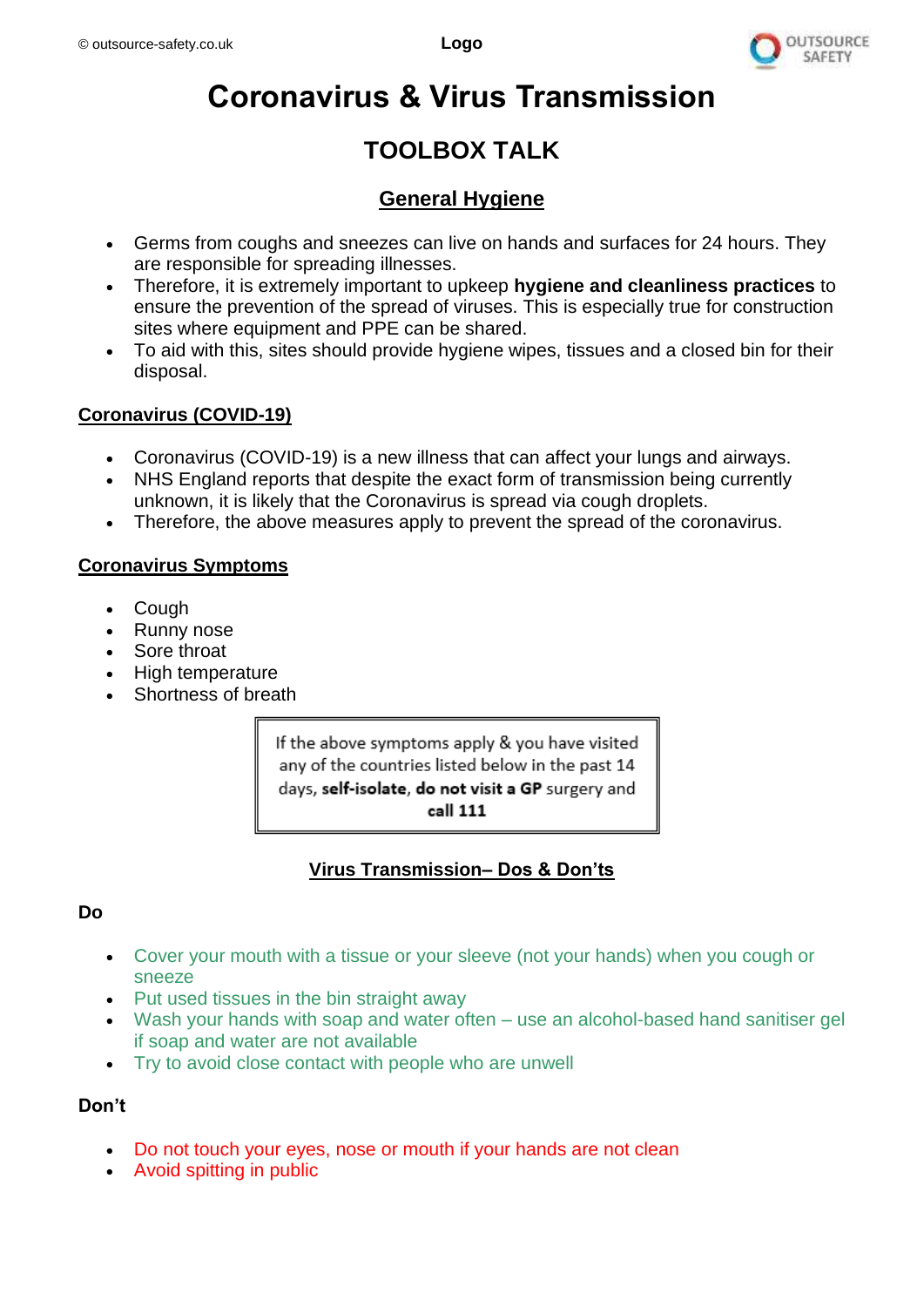

# **Coronavirus Advice**

## **Protect Yourself**

Wash your hands with soap and running water when hands are visibly dirty.

visibly dirty, frequently rub or soap and water.

# **Protect Others**

**Sneeze into the elbow** or a tissue when coughing and sneezing. Throw tissue into closed bin immediately after use.

**Clean hands** with alcohol-based hand rub or soap and water after coughing or sneezing and when caring for the sick.

If your hands are not

clean them by using

alcohol-based hand



If you suspect you have the virus, contact the NHS nonemergency number on III immediately.

For some high-risk countries that have been visited since February 19, you need to be more aware of the symptoms and self-quarantine if needed. For information on these countries, please visit https://www.gov.uk/guidance/wuhan-novel-coronavirus-information-forthe-public

## **Visiting Clients' sites**

- Prior to visiting a client check to ensure that they do not have any restrictions in place that will prevent you from doing your work
- Be aware that the location that you are visiting may have people who are at increased risk (e.g. the elderly or sick).
- Avoid crowded or confined areas (e.g. sharing a lift in a building)
- Ensure that you wash/sanitise your hands between sites. Always carry sanitizer and tissues with you.
- Comply with any site-specific restrictions/requirements this may include not shaking hands
- Consider opportunities to undertake the work remotely (e.g. giving advice by phone, Skype meetings etc)
- Check current advice about any high risk areas the situation can change in a short period of time.